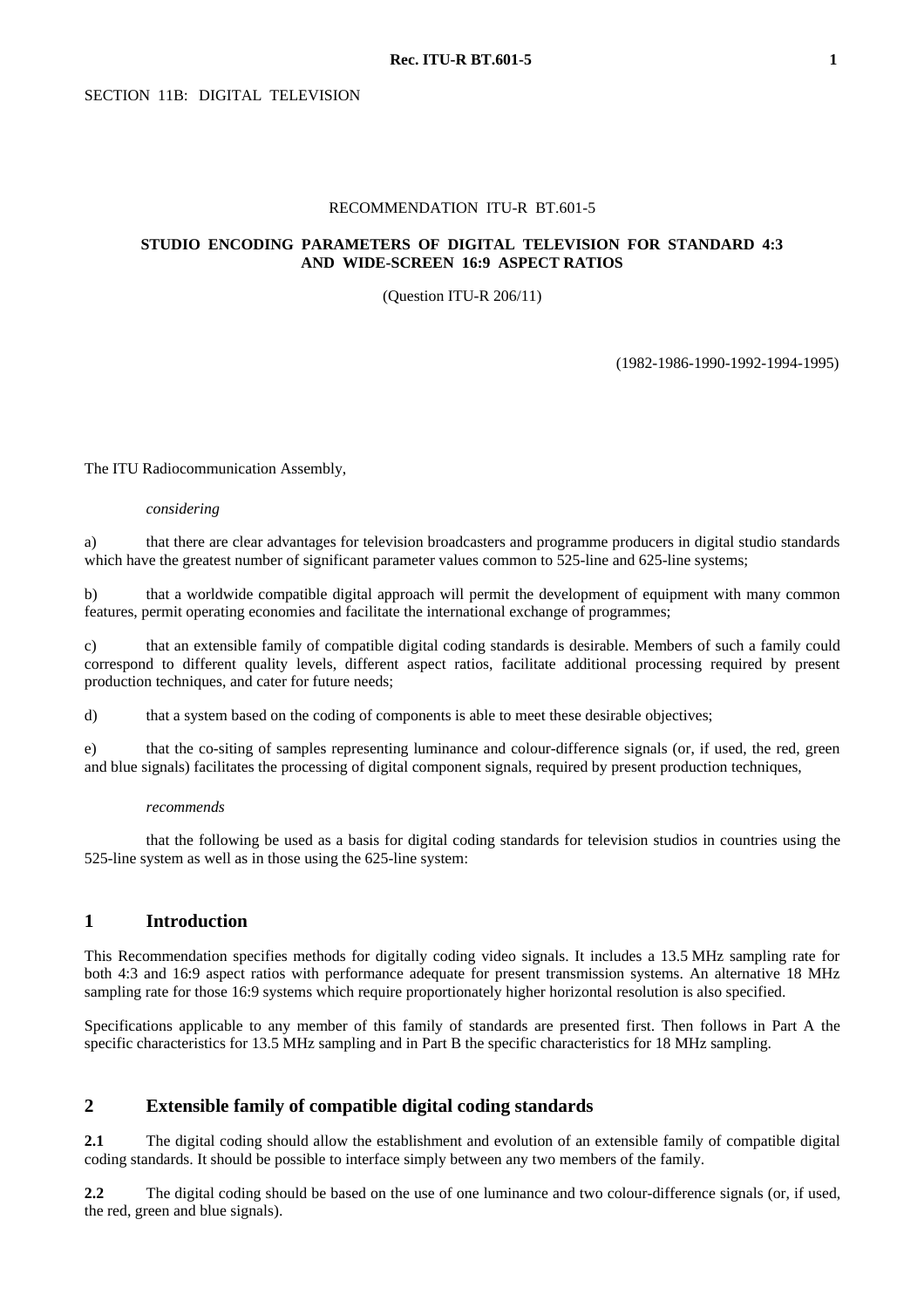**2.3** The spectral characteristics of the signals must be controlled to avoid aliasing whilst preserving the passband response. Filter specifications are shown in Appendix 2 to Part A and Appendix 2 to Part B.

## **3 Specifications applicable to any member of the family**

**3.1** Sampling structures should be spatially static. This is the case, for example, for the orthogonal sampling structures specified in Part A and Part B.

**3.2** If the samples represent luminance and two simultaneous colour-difference signals, each pair of colourdifference samples should be spatially co-sited. If samples representing red, green and blue signals are used they should be co-sited.

**3.3** The digital standard adopted for each member of the family should permit worldwide acceptance and application in operation; one condition to achieve this goal is that, for each member of the family, the number of samples per line specified for 525-line and 625-line systems shall be compatible (preferably the same number of samples per line).

**3.4** In applications of these specifications, the contents of digital words are expressed in both decimal and hexadecimal forms, denoted by the suffixes "d" and "h" respectively.

To avoid confusion between 8-bit and 10-bit representations, the eight most-significant bits are considered to be an integer part while the two additional bits, if present, are considered to be fractional parts.

For example, the bit pattern 10010001 would be expressed as  $145<sub>d</sub>$  or 91<sub>h</sub>, whereas the pattern 1001000101 would be expressed as  $145.25<sub>d</sub>$  or 91.4h.

Where no fractional part is shown, it should be assumed to have the binary value 00.

## **3.5** Definition of the digital signals *Y*,  $C_R$ ,  $C_B$ , from the primary (analogue) signals  $E'_R$ ,  $E'_G$  and  $E'_B$

This section describes, with a view to defining the signals Y,  $C_R$ ,  $C_B$ , the rules for construction of these signals from the primary analogue signals  $E'_R$ ,  $E'_G$  and  $E'_R$ . The signals are constructed by following the three stages described in § 3.5.1, 3.5.2 and 3.5.3. The method is given as an example, and in practice other methods of construction from these primary signals or other analogue or digital signals may produce identical results. An example is given in § 3.5.4.

#### **3.5.1** Construction of luminance  $(E'_Y)$  and colour-difference  $(E'_R - E'_Y)$  and  $(E'_B - E'_Y)$  signals

The construction of luminance and colour-difference signals is as follows:

$$
E'_Y = 0.299 E'_R + 0.587 E'_G + 0.114 E'_B
$$

whence:

$$
(E'_R - E'_Y) = E'_R - 0.299 E'_R - 0.587 E'_G - 0.114 E'_B
$$
  
= 0.701 E'\_R - 0.587 E'\_G - 0.114 E'\_B

and:

$$
(E'_B - E'_Y) = E'_B - 0.299 E'_R - 0.587 E'_G - 0.114 E'_B
$$
  
= -0.299 E'\_R - 0.587 E'\_G + 0.886 E'\_B

Taking the signal values as normalized to unity (e.g. 1.0 V maximum levels), the values obtained for white, black and the saturated primary and complementary colours are shown in Table 1.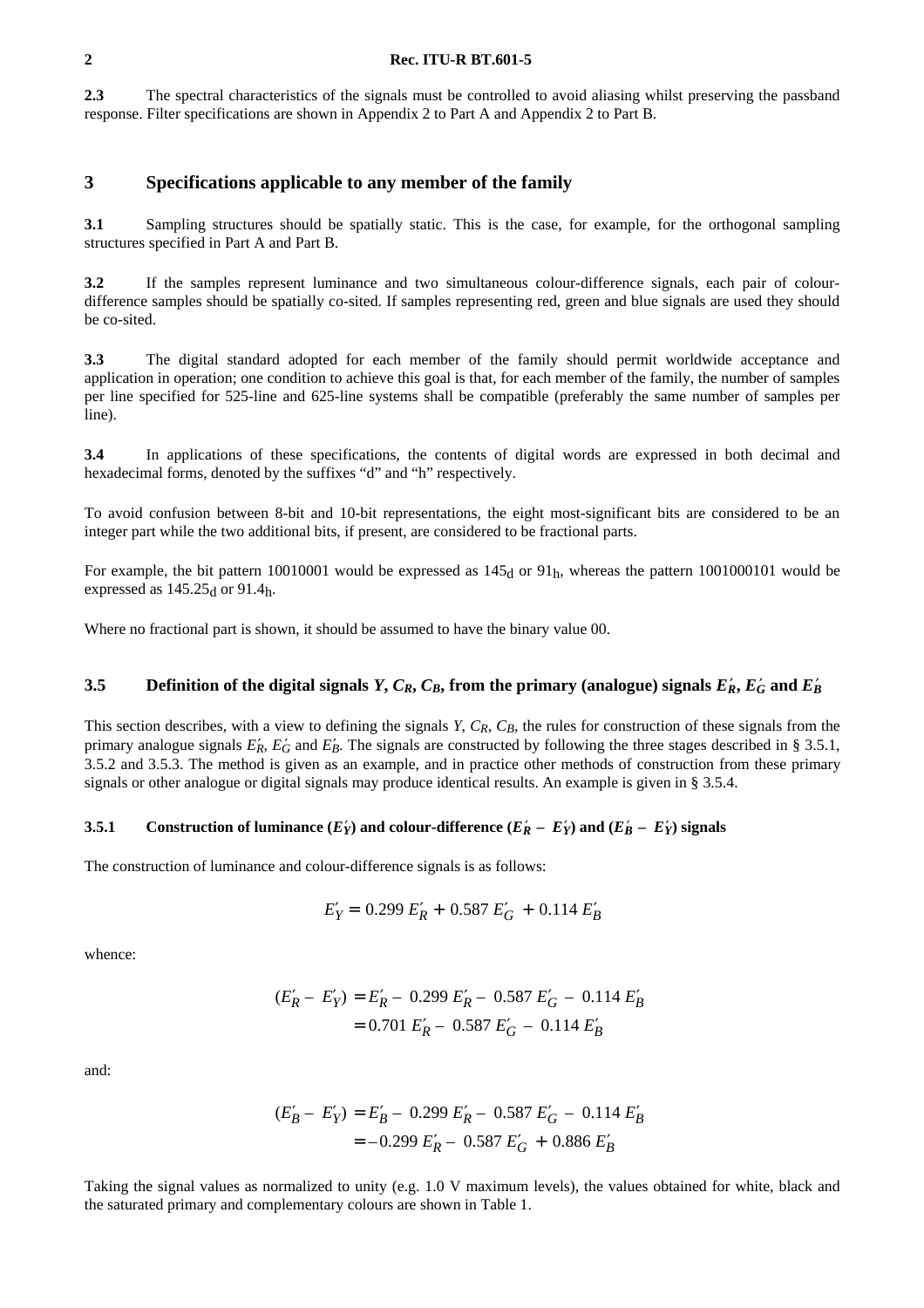#### TABLE 1

**Normalized signal values**

| Condition                 | $E_R'$          | $E_G'$                                    | $E_B'$                 | $E'_Y$                  | $E'_R - E'_Y$                 | $E'_B - E'_Y$                 |
|---------------------------|-----------------|-------------------------------------------|------------------------|-------------------------|-------------------------------|-------------------------------|
| White<br>Black            | 1.0<br>$\Omega$ | 1.0<br>$\boldsymbol{0}$                   | 1.0<br>$\Omega$        | 1.0<br>$\Omega$         | $\Omega$                      | 0<br>0                        |
| Red<br>Green<br>Blue      | 1.0<br>$\Omega$ | $\overline{0}$<br>1.0<br>$\boldsymbol{0}$ | $\Omega$<br>1.0        | 0.299<br>0.587<br>0.114 | 0.701<br>$-0.587$<br>$-0.114$ | $-0.299$<br>$-0.587$<br>0.886 |
| Yellow<br>Cyan<br>Magenta | 1.0<br>1.0      | 1.0<br>1.0<br>$\mathbf{0}$                | $\Omega$<br>1.0<br>1.0 | 0.886<br>0.701<br>0.413 | 0.114<br>$-0.701$<br>0.587    | $-0.886$<br>0.299<br>0.587    |

# **3.5.2** Construction of re-normalized colour-difference signals  $(E_{C_R}^{\prime}$  and  $E_{C_B}^{\prime})$

Whilst the values for  $E'_Y$  have a range of 1.0 to 0, those for  $(E'_R - E'_Y)$  have a range of +0.701 to -0.701 and for  $(E'_B - E'_Y)$ a range of  $+0.886$  to  $-0.886$ . To restore the signal excursion of the colour-difference signals to unity (i.e.  $+0.5$  to  $-0.5$ ), coefficients can be calculated as follows:

$$
K_R = \frac{0.5}{0.701} = 0.713;
$$
  $K_B = \frac{0.5}{0.886} = 0.564$ 

Then:

$$
E'_{C_R} = 0.713 \ (E'_R - E'_Y) = 0.500 \ E'_R - 0.419 \ E'_G - 0.081 \ E'_B
$$

and:

$$
E'_{C_B} = 0.564 (E'_B - E'_Y) = -0.169 E'_R - 0.331 E'_G + 0.500 E'_B
$$

where  $E'_{C_R}$  and  $E'_{C_B}$  are the re-normalized red and blue colour-difference signals respectively (see Notes 1 and 2).

NOTE 1 – The symbols  $E'_{C_R}$  and  $E'_{C_R}$  will be used only to designate re-normalized colour-difference signals, i.e. having the same nominal peak-to-peak amplitude as the luminance signal  $E'_Y$  thus selected as the reference amplitude.

NOTE 2 – In the circumstances when the component signals are not normalized to a range of 1 to 0, for example, when converting from analogue component signals with unequal luminance and colour-difference amplitudes, an additional gain factor will be necessary and the gain factors  $K_R$ ,  $K_B$  should be modified accordingly.

#### **3.5.3 Quantization**

In the case of a uniformly-quantized 8-bit binary encoding,  $2^8$ , i.e. 256, equally spaced quantization levels are specified, so that the range of the binary numbers available is from 0000 0000 to 1111 1111 (00 to FF in hexadecimal notation), the equivalent decimal numbers being 0 to 255, inclusive.

In the case of the 4:2:2 systems described in this Recommendation, levels 0 and 255 are reserved for synchronization data, while levels 1 to 254 are available for video.

Given that the luminance signal is to occupy only 220 levels, to provide working margins, and that black is to be at level 16, the decimal value of the luminance signal,  $\overline{Y}$ , prior to quantization, is:

$$
\overline{Y} = 219 \left( E'_Y \right) + 16
$$

and the corresponding level number after quantization is the nearest integer value.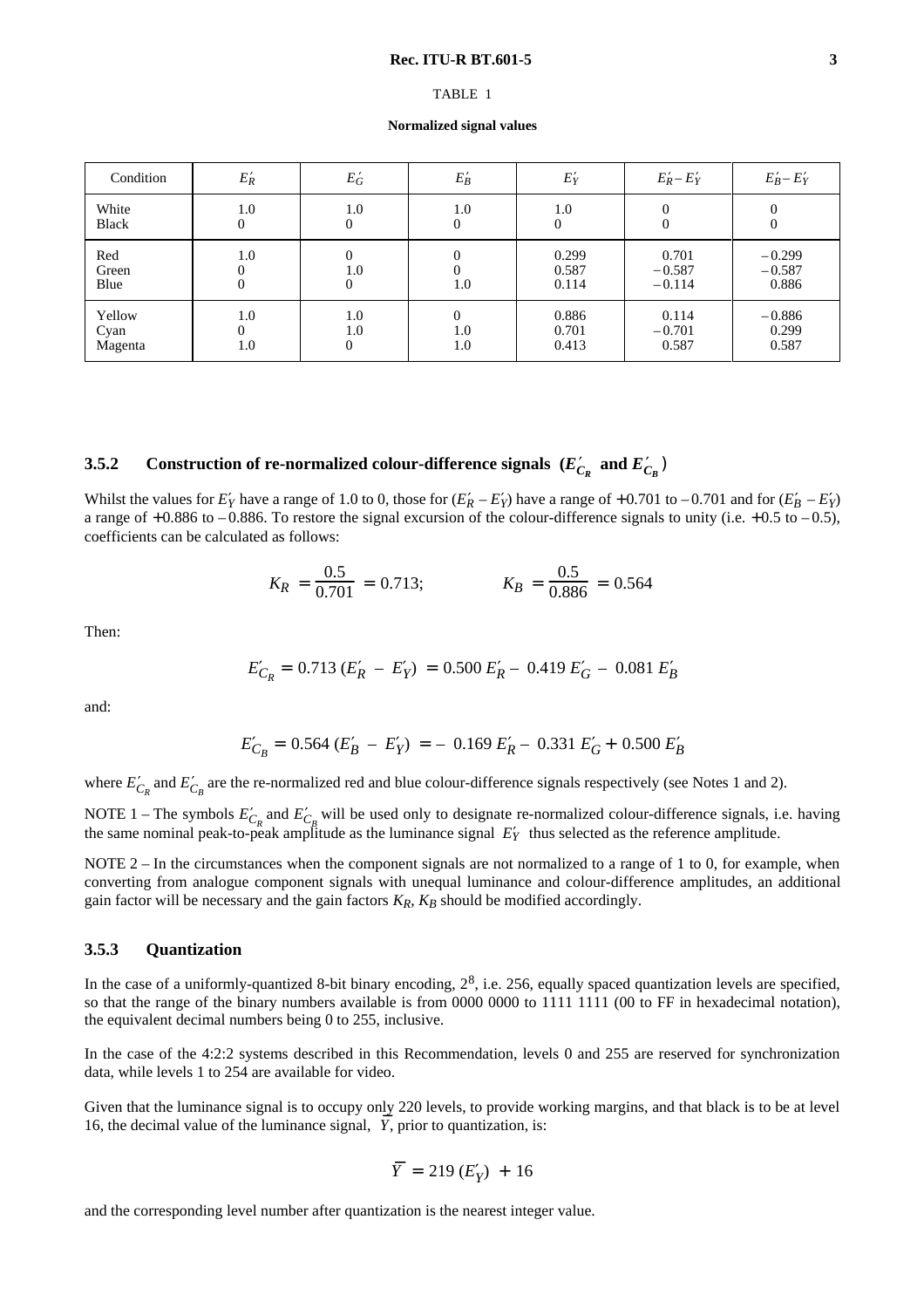Similarly, given that the colour-difference signals are to occupy 225 levels and that the zero level is to be level 128, the decimal values of the colour-difference signals,  $\overline{C}_R$  and  $\overline{C}_B$ , prior to quantization are:

$$
\overline{C}_R = 224 [0.713 (E_R' - E_Y')] + 128
$$

and:

$$
\overline{C}_B = 224 [0.564 (E'_B - E'_Y)] + 128
$$

which simplify to the following:

$$
\overline{C}_R = 160 (E_R' - E_Y') + 128
$$

and:

$$
\overline{C}_B = 126 (E'_B - E'_Y) + 128
$$

and the corresponding level number, after quantization, is the nearest integer value.

The digital equivalents are termed *Y*,  $C_R$  and  $C_B$ .

#### **3.5.4** Construction of *Y*,  $C_R$ ,  $C_B$  via quantization of  $E_R'$ ,  $E_G'$ ,  $E_B'$

In the case where the components are derived directly from the gamma pre-corrected component signals  $E'_R$ ,  $E'_G$ ,  $E'_B$ , or directly generated in digital form, then the quantization and encoding shall be equivalent to:

> $E'_{R_D}$  (in digital form) = int (219  $E'_R$ ) + 16  $E'_{G_D}$  (in digital form) = int (219  $E'_{G}$ ) + 16  $E'_{B_D}$  (in digital form) = int (219  $E'_B$ ) + 16

Then:

$$
Y = \frac{77}{256} E'_{R_D} + \frac{150}{256} E'_{G_D} + \frac{29}{256} E'_{B_D}
$$

$$
C_R = \frac{131}{256} E'_{R_D} - \frac{110}{256} E'_{G_D} - \frac{21}{256} E'_{B_D} + 128
$$

$$
C_B = -\frac{44}{256} E'_{R_D} - \frac{87}{256} E'_{G_D} + \frac{131}{256} E'_{B_D} + 128
$$

taking the nearest integer coefficients, base 256. To obtain the 4:2:2 components *Y*,  $C_R$ ,  $C_B$ , low-pass filtering and subsampling must be performed on the 4:4:4  $C_R$ ,  $C_B$  signals described above. Note should be taken that slight differences could exist between  $C_R$ ,  $C_B$  components derived in this way and those derived by analogue filtering prior to sampling.

#### **3.5.5** Limiting of  $Y, C_R, C_B$  signals

Digital coding in the form of *Y*,  $C_R$ ,  $C_B$  signals can represent a substantially greater gamut of signal values than can be supported by the corresponding ranges of *R*, *G*, *B* signals. Because of this it is possible, as a result of electronic picture generation or signal processing, to produce *Y*,  $C_R$ ,  $C_B$  signals which, although valid individually, would result in out-ofrange values when converted to *R*, *G*, *B*. It is both more convenient and more effective to prevent this by applying limiting to the *Y*,  $C_R$ ,  $C_B$  signals than to wait until the signals are in *R*, *G*, *B* form. Also, limiting can be applied in a way that maintains the luminance and hue values, minimizing the subjective impairment by sacrificing only saturation.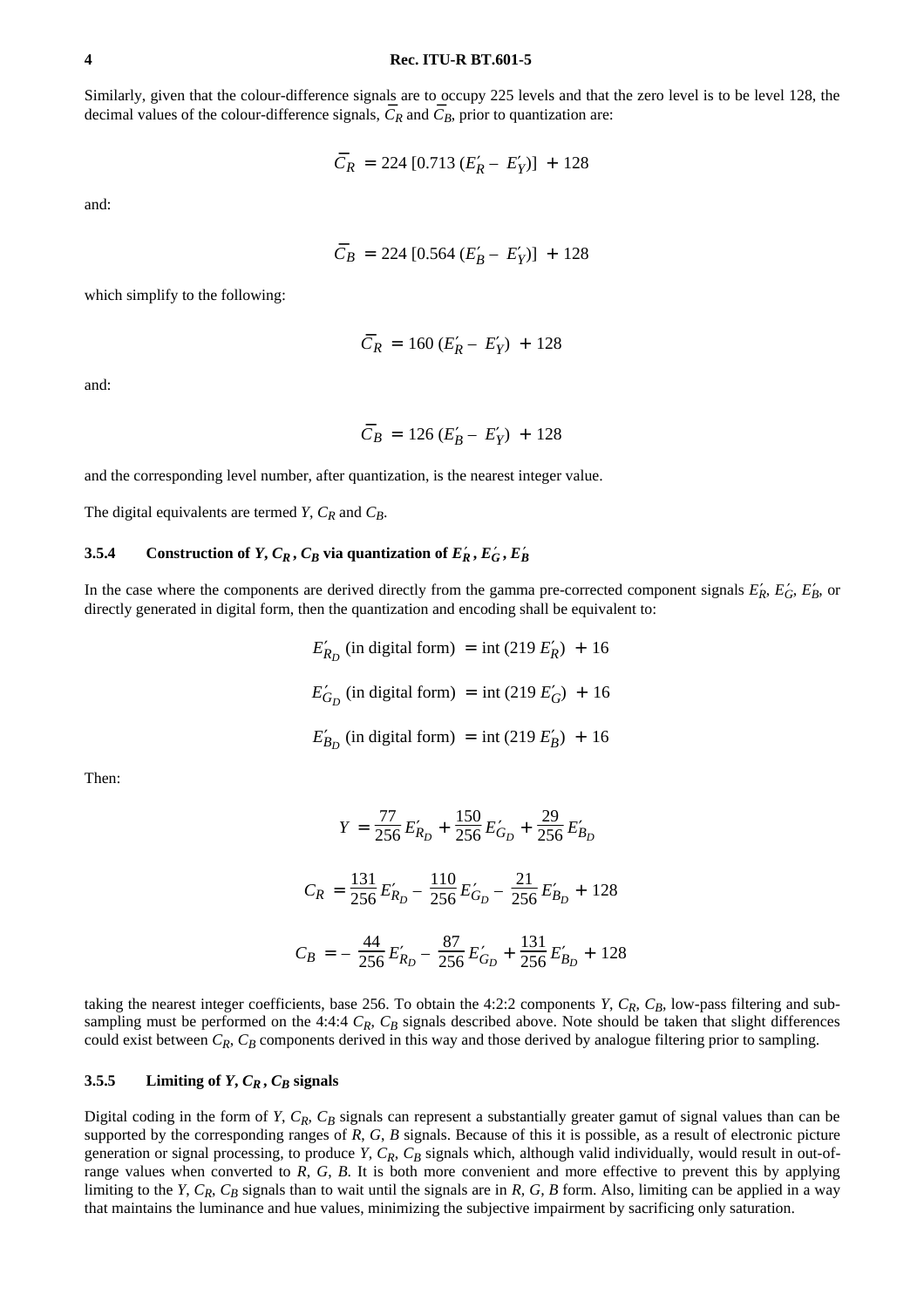## **4 13 MHz family members**

The following family members are defined in Part A:

- 4:2:2, 13.5 MHz for 4:3 aspect ratio, and for wide-screen 16:9 aspect ratio systems when it is necessary to keep the same analogue signal bandwidth and digital rates for both aspect ratios.
- 4:4:4, 13.5 MHz 4:3 and 16:9 aspect ratio systems with higher colour resolution.

# **5 18 MHz family members**

The following family members are defined in Part B:

- 4:2:2, 18 MHz, for 16:9 aspect ratio systems with higher horizontal resolution compared with systems sampled at 13.5 MHz.
- 4:4:4, 18 MHz for 16:9 aspect ratio systems with higher colour resolution.

NOTE  $1$  – In the 4:4:4 members of the family the sampled signals may be luminance and colour difference signals (or, if used, red, green and blue signals).

#### ANNEX 1

## **Some guidance on the practical implementation of the filters specified in Appendix 2 to Part A and Appendix 2 to Part B**

In the proposals for the filters used in the encoding and decoding processes, it has been assumed that, in the post-filters which follow digital-to-analogue conversion, correction for the  $(\sin x/x)$  characteristic is provided. The passband tolerances of the filter plus (sin  $x/x$ ) corrector plus the theoretical (sin  $x/x$ ) characteristic should be the same as given for the filters alone. This is most easily achieved if, in the design process, the filter,  $(\sin x/x)$  corrector and delay equalizer are treated as a single unit.

The total delays due to filtering and encoding the luminance and colour-difference components should be the same. The delay in the colour-difference filter (Figs. 4a) and 4b)) is double that of the luminance filter (Figs. 3a) and 3b)). As it is difficult to equalize these delays using analogue delay networks without exceeding the passband tolerances, it is recommended that the bulk of the delay differences (in integral multiples of the sampling period) should be equalized in the digital domain. In correcting for any remainder, it should be noted that the sample-and-hold circuit in the decoder introduces a flat delay of one half a sampling period.

The passband tolerances for amplitude ripple and group delay are recognized to be very tight. Present studies indicate that it is necessary so that a significant number of coding and decoding operations in cascade may be carried out without sacrifice of the potentially high quality of the 4:2:2 coding standard. Due to limitations in the performance of currently available measuring equipment, manufacturers may have difficulty in economically verifying compliance with the tolerances of individual filters on a production basis. Nevertheless, it is possible to design filters so that the specified characteristics are met in practice, and manufacturers are required to make every effort in the production environment to align each filter to meet the given templates.

The specifications given in Appendix 2 to Part A and Appendix 2 to Part B were devised to preserve as far as possible the spectral content of the *Y*,  $C_R$ ,  $C_R$  signals throughout the component signal chain. It is recognized, however, that the colour-difference spectral characteristic must be shaped by a slow roll-off filter inserted at picture monitors, or at the end of the component signal chain.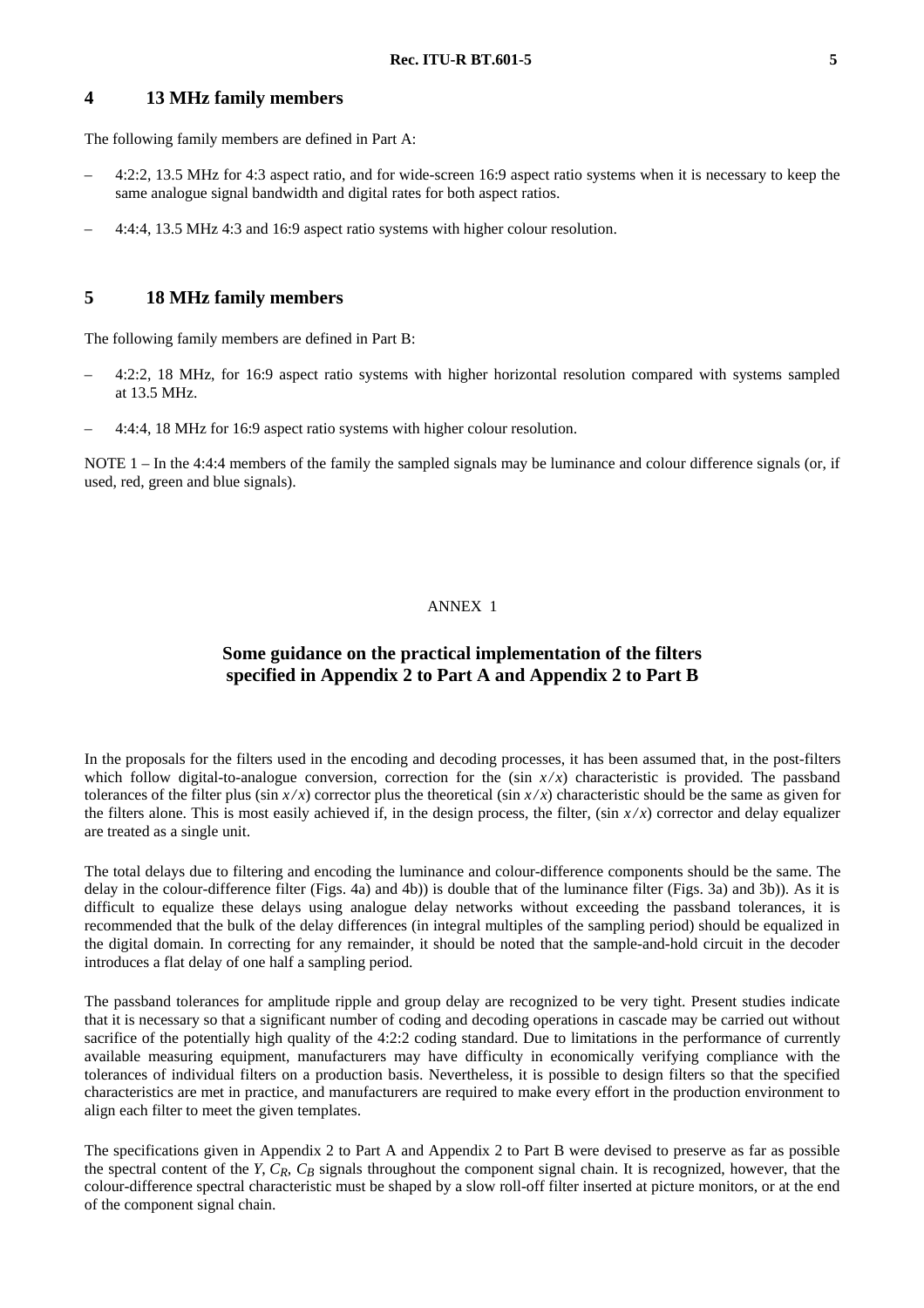## PART A

#### TO ANNEX 1

## **The 13.5 MHz members of the family**

# **1 Encoding parameter values for the 4:2:2, 13.5 MHz member of the family**

The specification (see Table 2) applies to the 4:2:2 member of the family, to be used for the standard digital interface between main digital studio equipment and for international programme exchange of 4:3 aspect ratio digital television or wide-screen 16:9 aspect ratio digital television when it is necessary to keep the same analogue signal bandwidth and digital rates.

#### TABLE 2

| Parameters |                                                                                                                                                 | $525$ -line, 60 field/s<br>systems                                                                                                                                                                                                                                                                                                    | $625$ -line, 50 field/s<br>systems |  |
|------------|-------------------------------------------------------------------------------------------------------------------------------------------------|---------------------------------------------------------------------------------------------------------------------------------------------------------------------------------------------------------------------------------------------------------------------------------------------------------------------------------------|------------------------------------|--|
|            | 1. Coded signals: $Y, C_R, C_B$                                                                                                                 | These signals are obtained from gamma pre-corrected signals, namely:<br>$E'_Y, E'_R - E'_Y, E'_B - E'_Y$ (see § 3.5)                                                                                                                                                                                                                  |                                    |  |
|            | 2. Number of samples per total line:<br>$-$ luminance signal $(Y)$<br>- each colour-difference signal<br>$(C_R, C_B)$                           | 858<br>429                                                                                                                                                                                                                                                                                                                            | 864<br>432                         |  |
| 3.         | Sampling structure                                                                                                                              | Orthogonal, line, field and frame repetitive. $C_R$ and $C_B$ samples co-sited with odd<br>(1st, 3rd, 5th, etc.) Y samples in each line                                                                                                                                                                                               |                                    |  |
|            | 4. Sampling frequency:<br>$-$ luminance signal<br>- each colour-difference signal                                                               | 13.5 MHz<br>6.75 MHz<br>The tolerance for the sampling frequencies should coincide with the tolerance for the<br>line frequency of the relevant colour television standard                                                                                                                                                            |                                    |  |
|            | 5. Form of coding                                                                                                                               | Uniformly quantized PCM, 8 (optionally 10) bits per sample, for the luminance<br>signal and each colour-difference signal                                                                                                                                                                                                             |                                    |  |
|            | 6. Number of samples per digital<br>active line:<br>$-$ luminance signal<br>- each colour-difference signal                                     | 720<br>360                                                                                                                                                                                                                                                                                                                            |                                    |  |
|            | 7. Analogue-to-digital horizontal<br>timing relationship:<br>- from end of digital active line<br>to $O_H$                                      | 16 luminance clock periods                                                                                                                                                                                                                                                                                                            | 12 luminance clock periods         |  |
|            | 8. Correspondence between video<br>signal levels and quantization levels:<br>- scale<br>$-$ luminance signal<br>- each colour-difference signal | (See § 3.4) (Values are decimal)<br>0 to 255<br>220 quantization levels with the black level corresponding to level 16 and the peak<br>white level corresponding to level 235. The signal level may occasionally excurse<br>beyond level 235<br>225 quantization levels in the centre part of the quantization scale with zero signal |                                    |  |
|            | 9. Code-word usage                                                                                                                              | corresponding to level 128<br>Code words corresponding to quantization levels 0 and 255 are used exclusively for<br>synchronization. Levels 1 to 254 are available for video                                                                                                                                                          |                                    |  |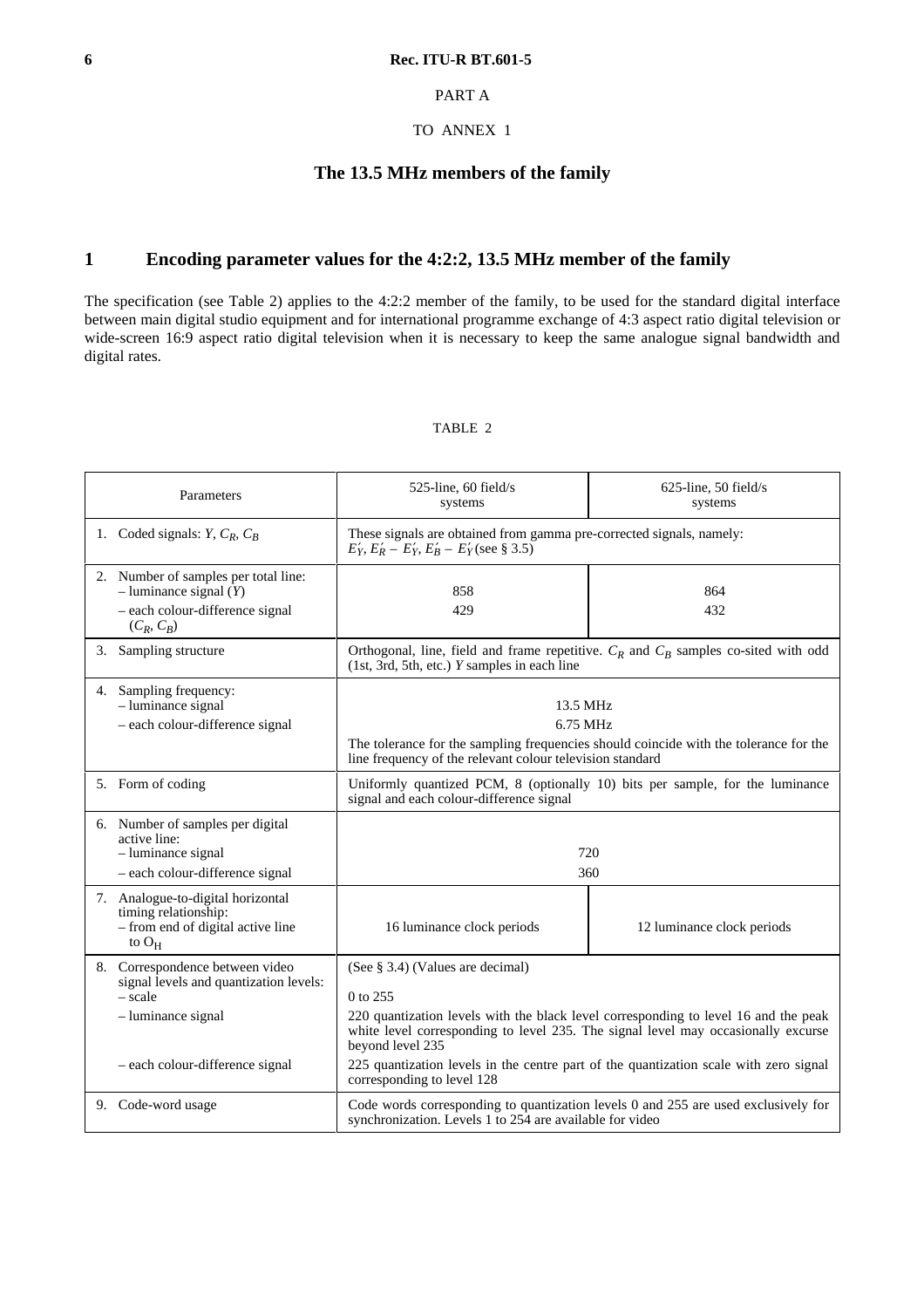# **2 Encoding parameter values for the 4:4:4, 13.5 MHz member of the family**

The specifications given in Table 3 apply to the 4:4:4 member of the family suitable for television source equipment and high-quality video signal processing applications.

#### TABLE 3

| Parameters                                                                                                                                              | $525$ -line, 60 field/s<br>systems                                                                                                                                                           | $625$ -line, 50 field/s<br>systems |  |
|---------------------------------------------------------------------------------------------------------------------------------------------------------|----------------------------------------------------------------------------------------------------------------------------------------------------------------------------------------------|------------------------------------|--|
| 1. Coded signals: $Y, C_R, C_R$ or $R, G, B$                                                                                                            | These signals are obtained from gamma pre-corrected signals, namely:<br>$E'_Y, E'_R - E'_Y, E'_R - E'_Y$ or $E'_R, E'_G, E'_R$                                                               |                                    |  |
| 2. Number of samples per total line for<br>each signal                                                                                                  | 858                                                                                                                                                                                          | 864                                |  |
| Sampling structure<br>3.                                                                                                                                | Orthogonal, line, field and frame repetitive. The three sampling structures to be<br>coincident and coincident also with the luminance sampling structure of the<br>$4:2:2$ member           |                                    |  |
| Sampling frequency for each signal<br>4.                                                                                                                | 13.5 MHz                                                                                                                                                                                     |                                    |  |
| Form of coding<br>5.                                                                                                                                    | Uniformly quantized PCM, 8 (optionally 10) bits per sample                                                                                                                                   |                                    |  |
| 6. Duration of the digital active line<br>expressed in number of samples                                                                                | 720                                                                                                                                                                                          |                                    |  |
| Correspondence between video<br>7.<br>signal levels and the 8 most<br>significant bits (MSB) of the<br>quantization level for each sample:<br>$- scale$ | (See $\S$ 3.4) (Values are decimal)<br>0 to 255                                                                                                                                              |                                    |  |
| $-R$ , G, B or luminance signal <sup>(1)</sup>                                                                                                          | 220 quantization levels with the black level corresponding to level 16 and the peak<br>white level corresponding to level 235. The signal level may occasionally excurse<br>beyond level 235 |                                    |  |
| $-$ each colour-difference signal <sup>(1)</sup>                                                                                                        | 225 quantization levels in the centre part of the quantization scale with zero signal<br>corresponding to level 128                                                                          |                                    |  |

 $(1)$  If used.

#### APPENDIX 1

#### TO PART A

## **Definition of signals used in the digital coding standards**

## **1 Relationship of digital active line to analogue sync reference**

The relationship between the digital active line luminance samples and the analogue synchronizing reference is shown in:

- Fig. 1 for 625-line 13.5 MHz (see Table 2);
- Fig. 2 for 525-line 13.5 MHz (see Table 3).

In the figures, the sampling point occurs at the commencement of each block.

The respective numbers of colour-difference samples can be obtained by dividing the number of luminance samples by two. The (12,132), and (16,122) were chosen symmetrically to dispose the digital active line about the permitted variations. They do not form part of the digital line specification and relate only to the analogue interface.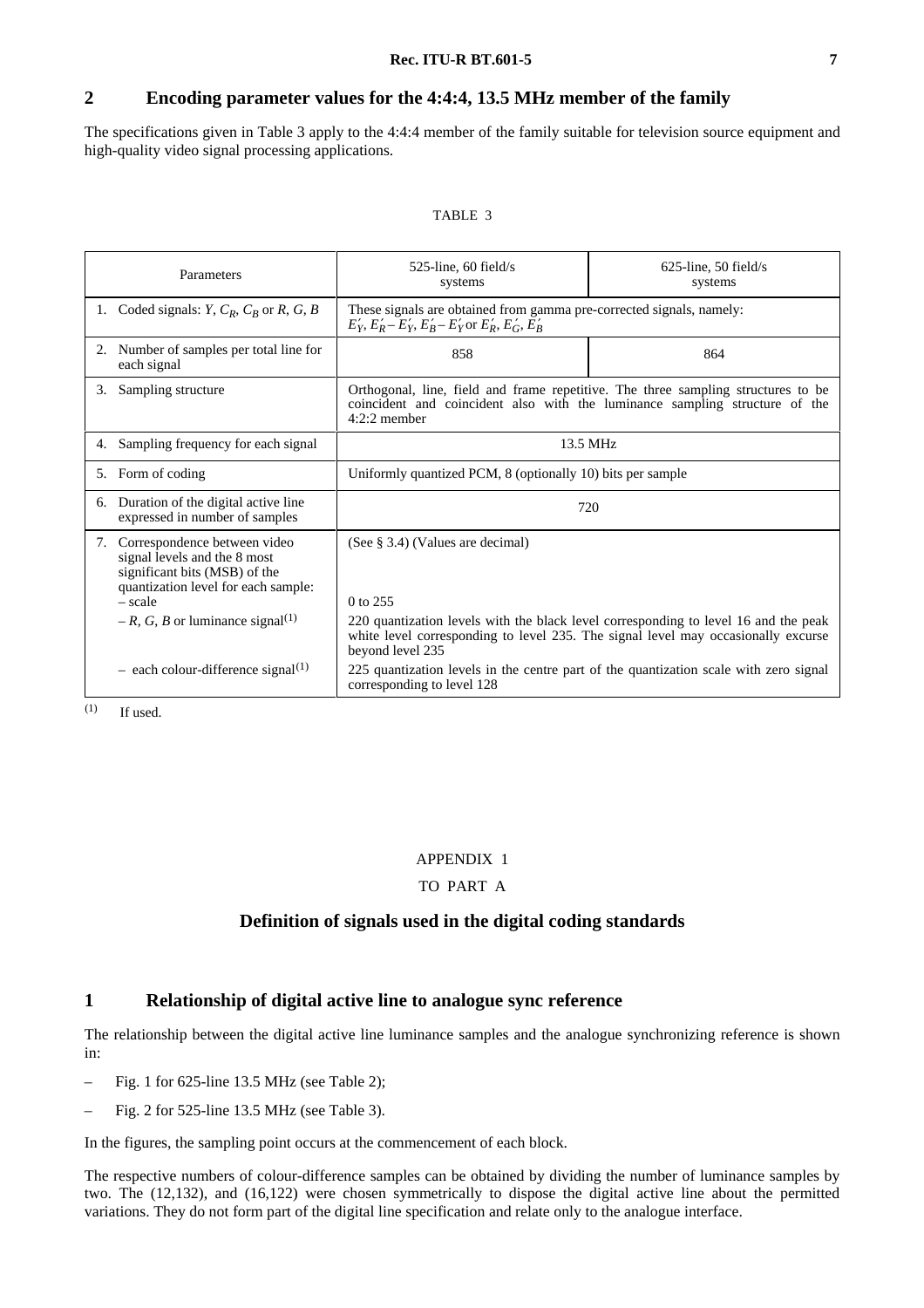



*T* : luminance sampling period

D01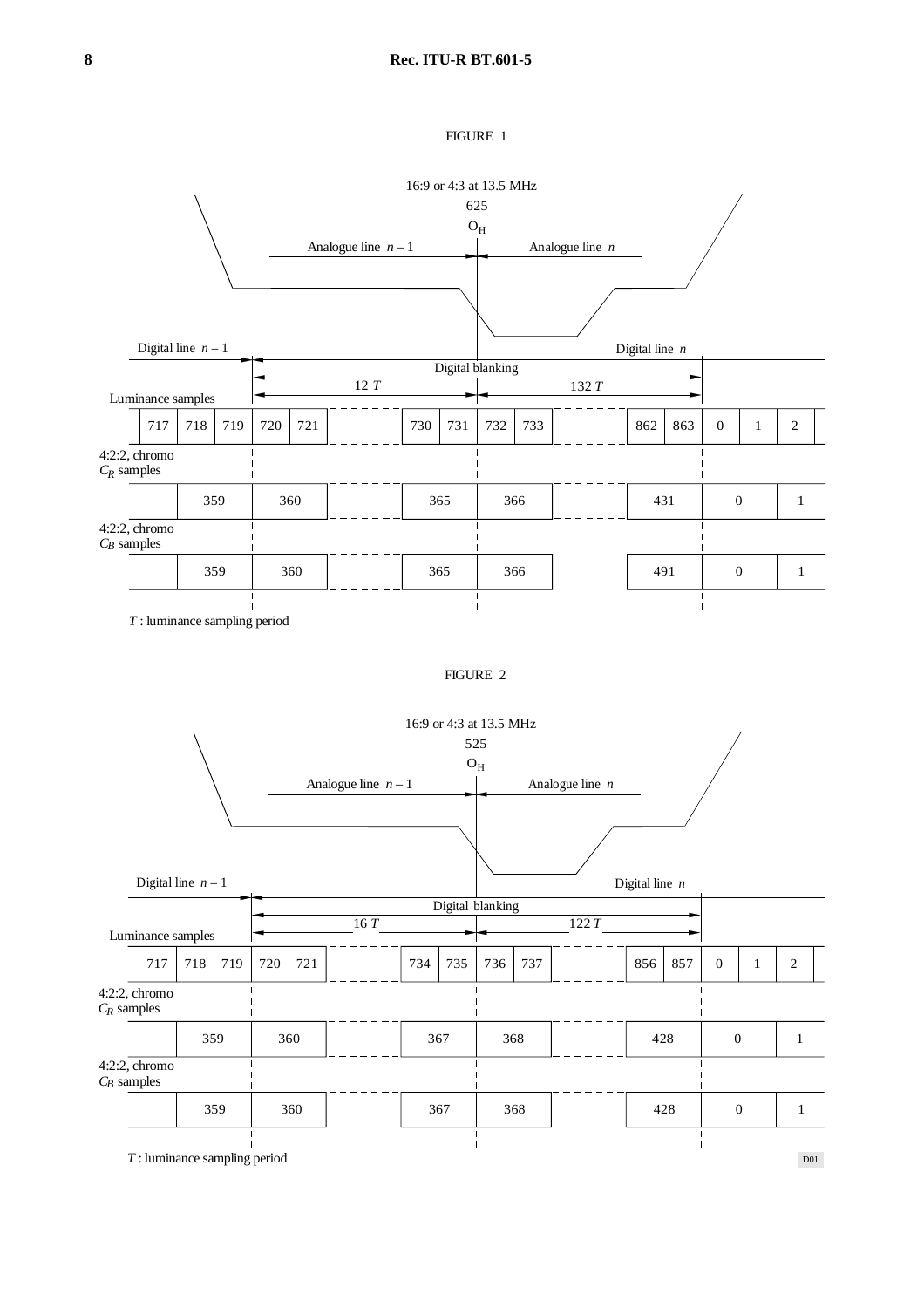## APPENDIX 2

## TO PART A

## **Filtering characteristics**

FIGURE 3





c) Passband group-delay tolerance

*Note 1* – The lowest indicated values in b) and c) are for 1 kHz (instead of 0 MHz).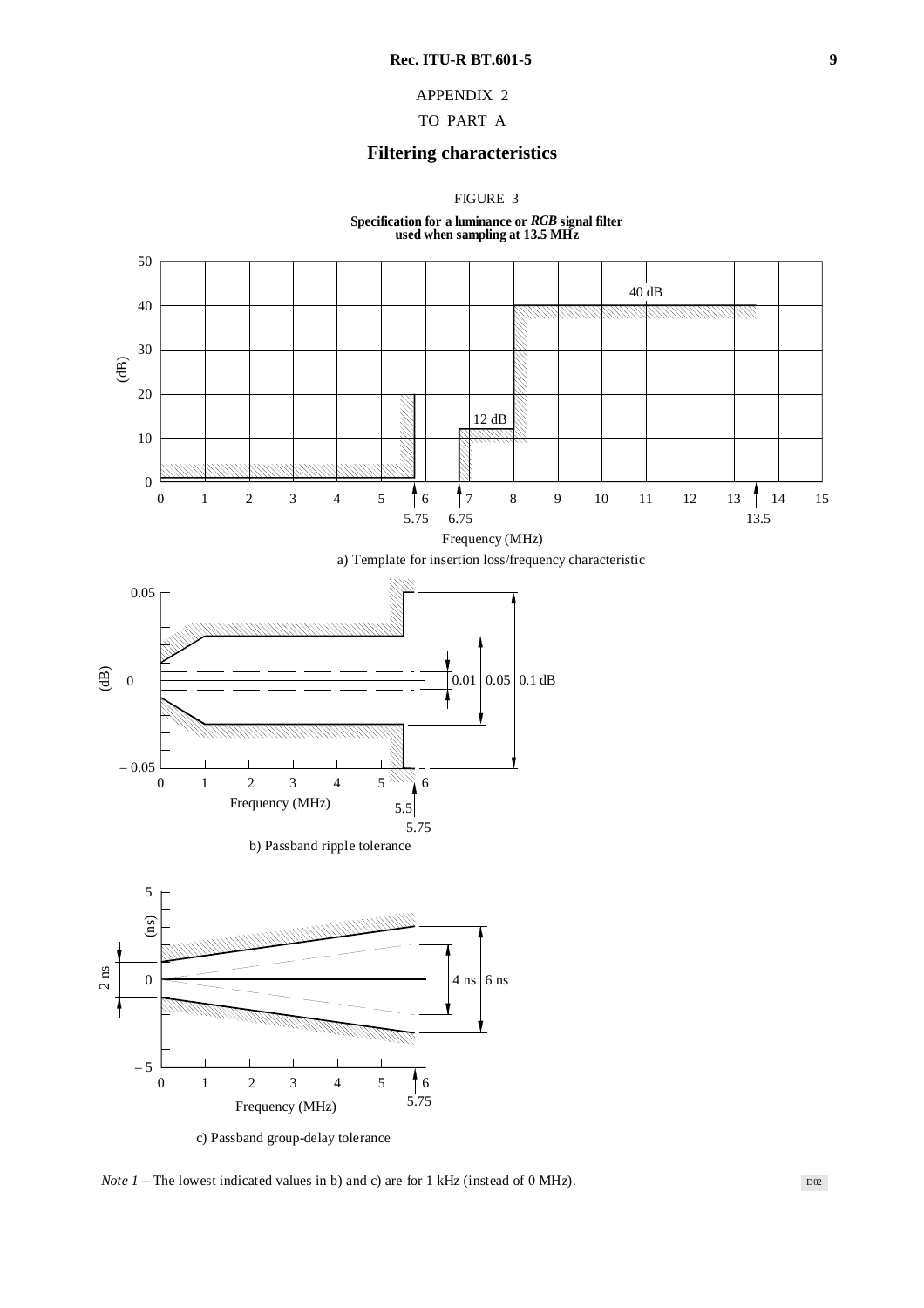

# FIGURE 4





b) Passband ripple tolerance



*Note 1* – The lowest indicated values in b) and c) are for 1 kHz (instead of 0 MHz).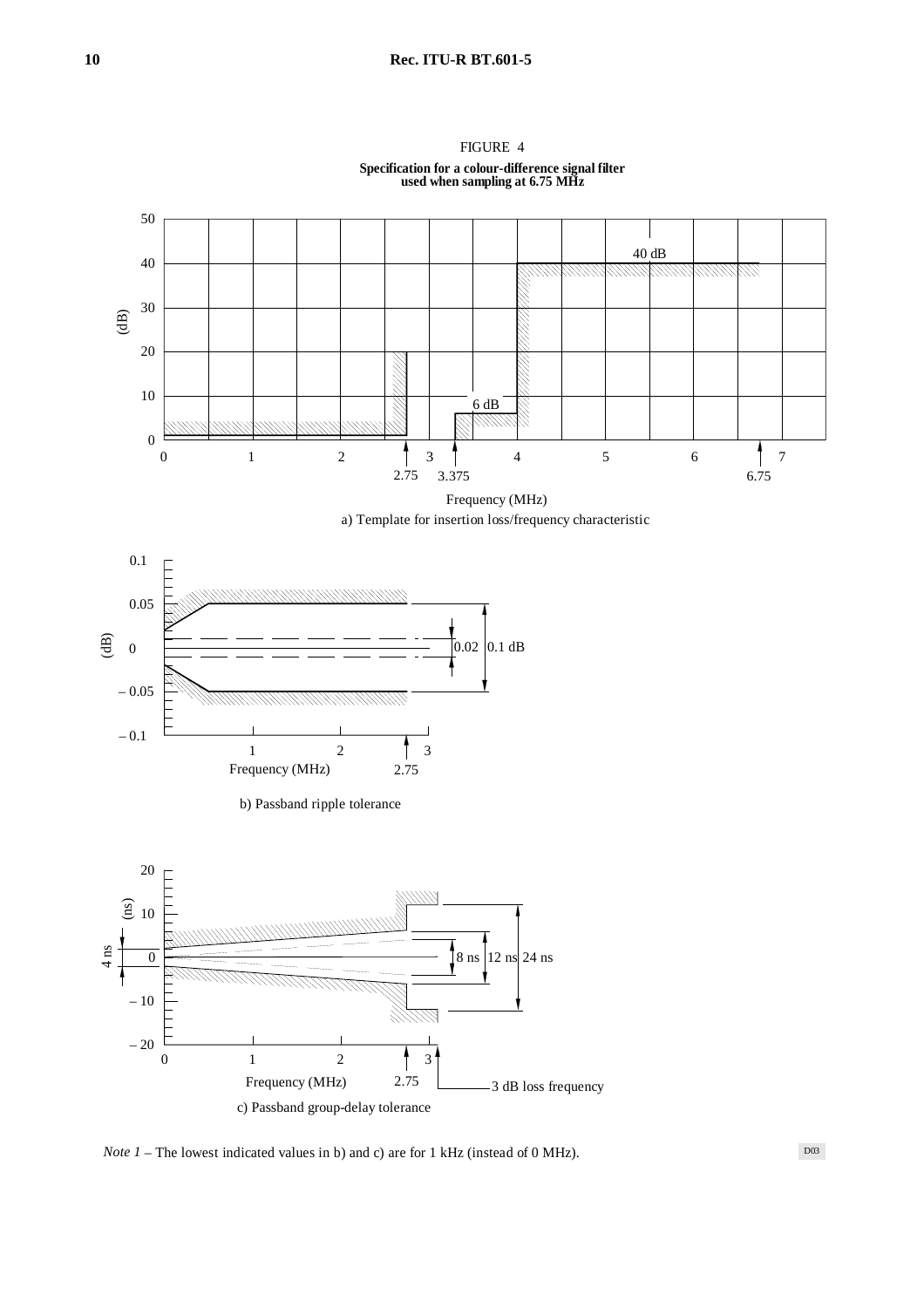

FIGURE 5 **Specification for a digital filter for sampling-rate conversion from 4:4:4 to 4:2:2 colour-difference signals**

a) Template for insertion loss/frequency characteristic



b) Passband ripple tolerance

*Notes to Figs. 3, 4 and 5:*

*Note 1* – Ripple and group delay are specified relative to their values at 1 kHz. The full lines are practical limits and the dashed lines give suggested limits for the theoretical design.

*Note 2* – In the digital filter, the practical and design limits are the same. The delay distortion is zero, by design.

*Note 3* – In the digital filter (Fig. 5), the amplitude/frequency characteristic (on linear scales) should be skew-symmetrical about the half-amplitude point, which is indicated on the figure.

*Note 4 –* In the proposals for the filters used in the encoding and decoding processes, it has been assumed that, in the post-filters which follow digital-to-analogue conversion, correction for the (sin *x/x*) characteristic of the sample-and-hold circuits is provided.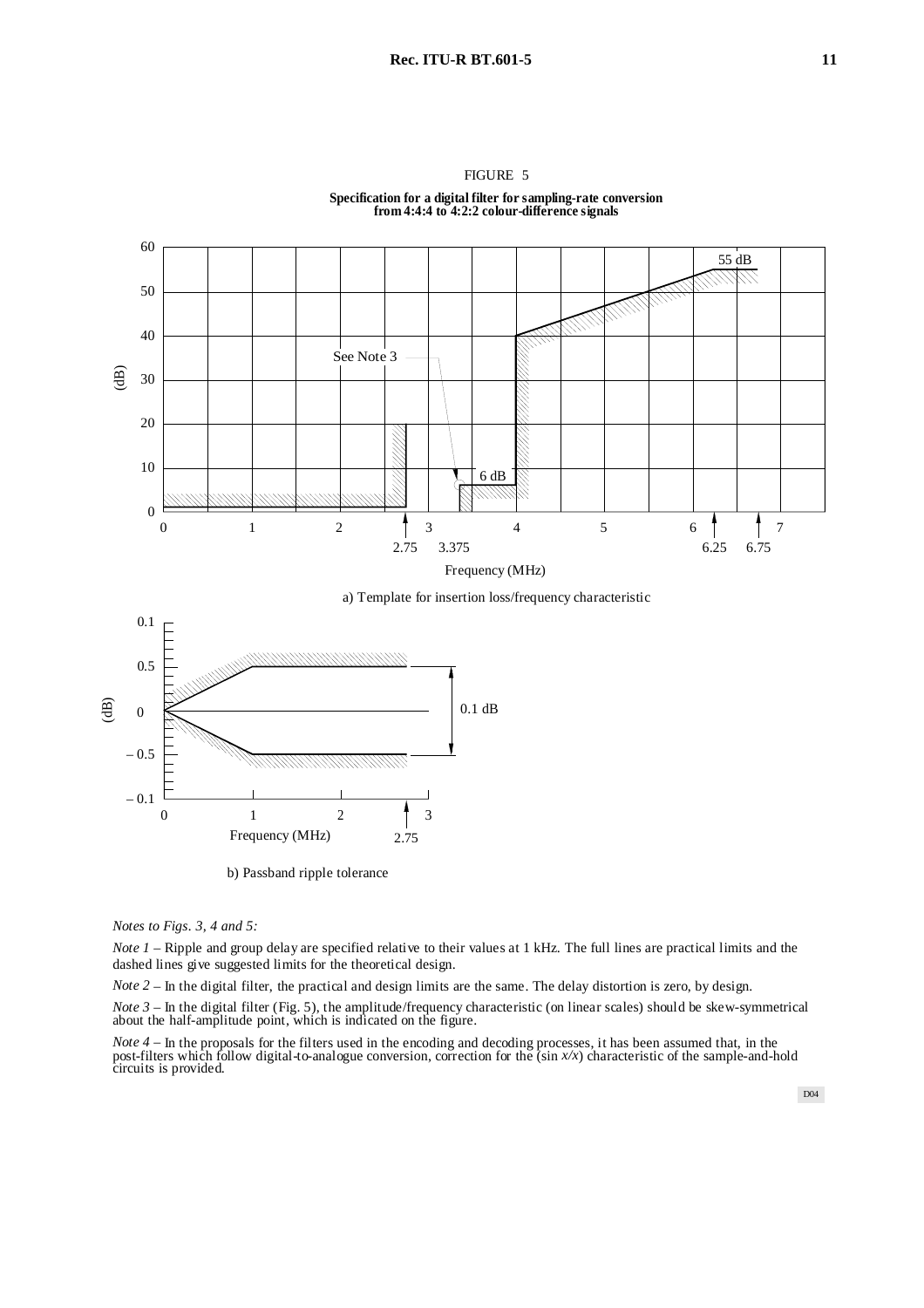## PART B

TO ANNEX 1

# **The 18 MHz members of the family**

# **1 Encoding parameter values for the 4:2:2, 18 MHz member of the family**

The specification (see Table 4) applies to the 4:2:2 member of the family used for the standard digital interface between main digital studio equipment and for international programme exchange of 16:9 aspect ratio television with higher horizontal resolution compared with 16:9 systems sampled at 13.5 MHz.

## TABLE 4

| Parameters |                                                                                                                       | 525-line, 60 field/s<br>systems                                                                                                                                                                                                              | 625-line, 50 field/s<br>systems |  |
|------------|-----------------------------------------------------------------------------------------------------------------------|----------------------------------------------------------------------------------------------------------------------------------------------------------------------------------------------------------------------------------------------|---------------------------------|--|
|            | 1. Coded signals: $Y, C_R, C_B$                                                                                       | These signals are obtained from gamma pre-corrected signals, namely:<br>$E'_Y, E'_R - E'_Y, E'_B - E'_Y$ (see Annex § 3.5)                                                                                                                   |                                 |  |
|            | 2. Number of samples per total line:<br>$-$ luminance signal $(Y)$<br>- each colour-difference signal<br>$(C_R, C_B)$ | 1144<br>572                                                                                                                                                                                                                                  | 1152<br>576                     |  |
| 3.         | Sampling structure                                                                                                    | Orthogonal, line, field and frame repetitive. $C_R$ and $C_B$ samples co-sited with odd<br>$(1st, 3rd, 5th, etc.)$ Y samples in each line                                                                                                    |                                 |  |
|            | 4. Sampling frequency:<br>$-$ luminance signal<br>- each colour-difference signal                                     | 18 MHz<br>9 MHz<br>The tolerance for the sampling frequencies should coincide with the tolerance for the<br>line frequency of the relevant colour television standard                                                                        |                                 |  |
|            | 5. Form of coding                                                                                                     | Uniformly quantized PCM, 8 (optionally 10) bits per sample, for the luminance<br>signal and each colour-difference signal                                                                                                                    |                                 |  |
|            | 6. Number of samples per digital<br>active line:<br>$-$ luminance signal<br>- each colour-difference signal           | 960<br>480                                                                                                                                                                                                                                   |                                 |  |
|            | 7. Analogue-to-digital horizontal<br>timing relationship:<br>- from end of digital active line<br>to $O_H$            | To be determined (see Appendix 1 to Part B)                                                                                                                                                                                                  |                                 |  |
|            | 8. Correspondence between video<br>signal levels and quantization levels:<br>$- scale$<br>- luminance signal          | (See § 3.4) (Values are decimal)<br>0 to 255<br>220 quantization levels with the black level corresponding to level 16 and the peak<br>white level corresponding to level 235. The signal level may occasionally excurse<br>beyond level 235 |                                 |  |
|            | - each colour-difference signal                                                                                       | 225 quantization levels in the centre part of the quantization scale with zero signal<br>corresponding to level 128                                                                                                                          |                                 |  |
|            | 9. Code-word usage                                                                                                    | Code words corresponding to quantization levels 0 and 255 are used exclusively for<br>synchronization. Levels 1 to 254 are available for video                                                                                               |                                 |  |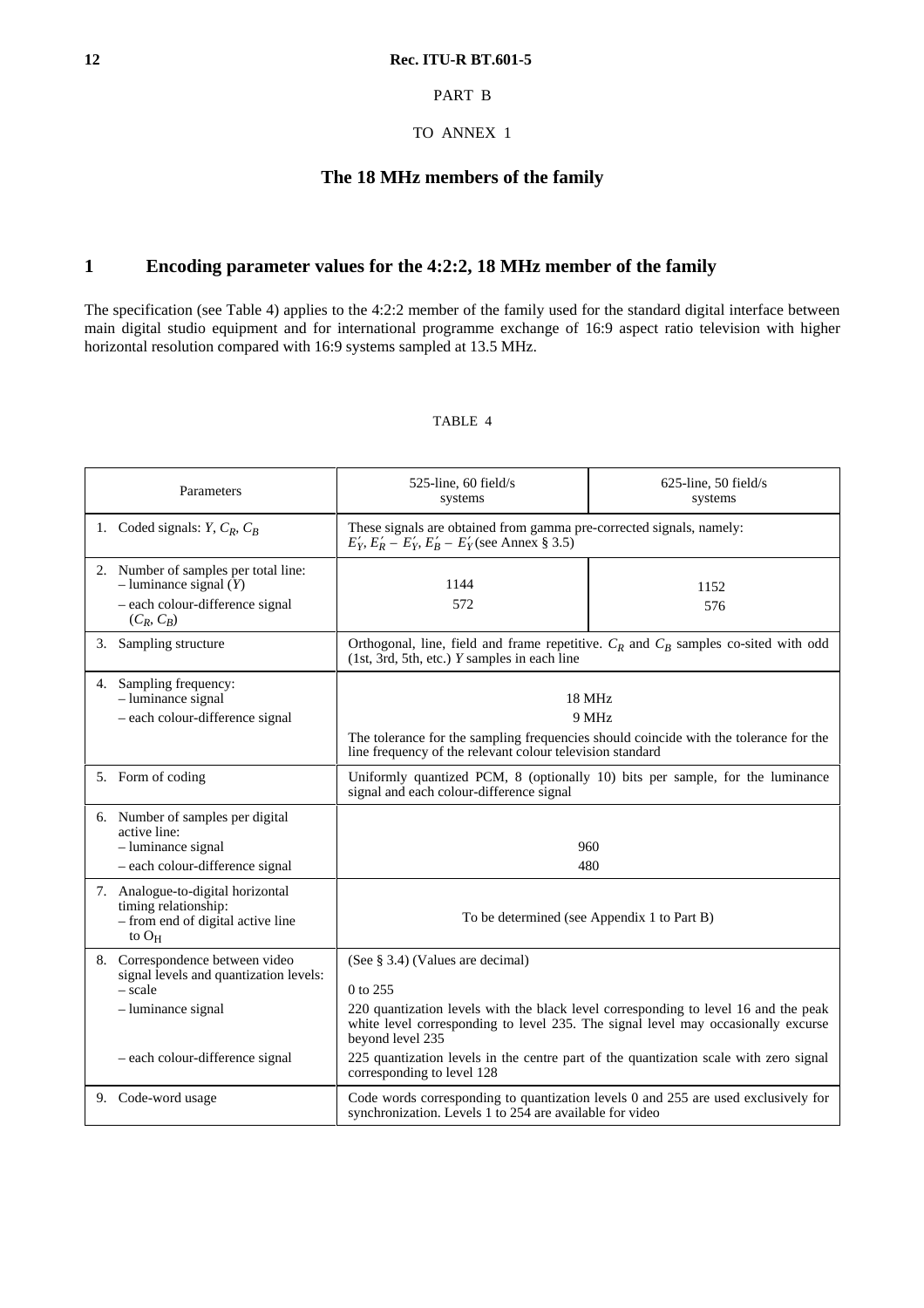# **2 Encoding parameter values for the 4:4:4, 18 MHz member of the family**

The specifications given in Table 5 apply to the 4:4:4 member of the family suitable for television source equipment and high-quality video signal processing applications.

#### TABLE 5

| Parameters                                       |                                                                                                                                                      | $525$ -line, 60 field/s<br>systems                                                                                                                                                           | $625$ -line, 50 field/s<br>systems |  |
|--------------------------------------------------|------------------------------------------------------------------------------------------------------------------------------------------------------|----------------------------------------------------------------------------------------------------------------------------------------------------------------------------------------------|------------------------------------|--|
|                                                  | 1. Coded signals: $Y, C_R, C_R$ or $R, G, B$                                                                                                         | These signals are obtained from gamma pre-corrected signals, namely:<br>$E'_Y, E'_R - E'_Y, E'_R - E'_Y$ or $E'_R, E'_G, E'_R$                                                               |                                    |  |
|                                                  | 2. Number of samples per total line for<br>each signal                                                                                               | 1144                                                                                                                                                                                         | 1152                               |  |
| 3.                                               | Sampling structure                                                                                                                                   | Orthogonal, line, field and frame repetitive. The three sampling structures to be<br>coincident and coincident also with the luminance sampling structure of the<br>$4:2:2$ member           |                                    |  |
| 4.                                               | Sampling frequency for each signal                                                                                                                   | 18 MHz                                                                                                                                                                                       |                                    |  |
|                                                  | 5. Form of coding                                                                                                                                    | Uniformly quantized PCM, 8 (optionally 10) bits per sample                                                                                                                                   |                                    |  |
| 6.                                               | Duration of the digital active line<br>expressed in number of samples                                                                                | 960                                                                                                                                                                                          |                                    |  |
|                                                  | 7. Correspondence between video<br>signal levels and the 8 most<br>significant bits (MSB) of the<br>quantization level for each sample:<br>$- scale$ | (See $\S$ 3.4) (Values are decimal)<br>$0$ to 255                                                                                                                                            |                                    |  |
| $-R$ , G, B or luminance signal <sup>(1)</sup>   |                                                                                                                                                      | 220 quantization levels with the black level corresponding to level 16 and the peak<br>white level corresponding to level 235. The signal level may occasionally excurse<br>beyond level 235 |                                    |  |
| $-$ each colour-difference signal <sup>(1)</sup> |                                                                                                                                                      | 225 quantization levels in the centre part of the quantization scale with zero signal<br>corresponding to level 128                                                                          |                                    |  |

 $(1)$  If used.

#### APPENDIX 1

## TO PART B

## **Definition of signals used in the digital coding standards**

## **1 Relationship of digital active line to analogue sync reference**

Further study is required to specify absolute values for these parameters, while ensuring consistent picture positioning and geometry across different standards. For practical application, the correct relationship is achieved when the picture to sync relationship in the analogue domain is identical for images converted from 13.5 and 18 MHz sampled digital representations.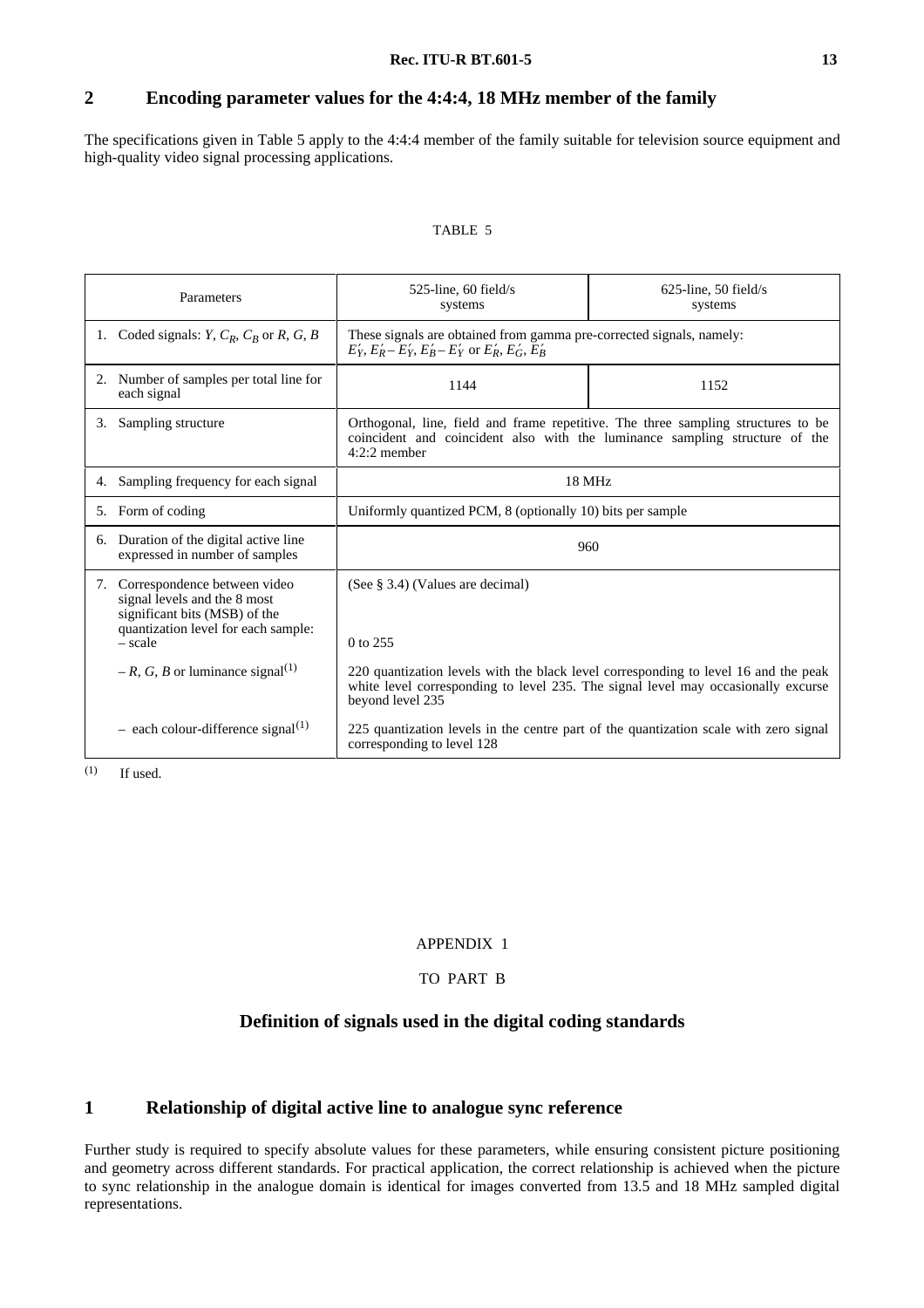## APPENDIX 2

## TO PART B

# **Filtering characteristics**

FIGURE 6

**Specification for a luminance or** *RGB* **signal filter used when sampling at 18 MHz**



a) Template for insertion loss/frequency characteristic



b) Passband ripple tolerance



c) Passband group-delay tolerance

*Note 1* – The lowest indicated values in b) and c) are for 1 kHz (instead of 0 MHz).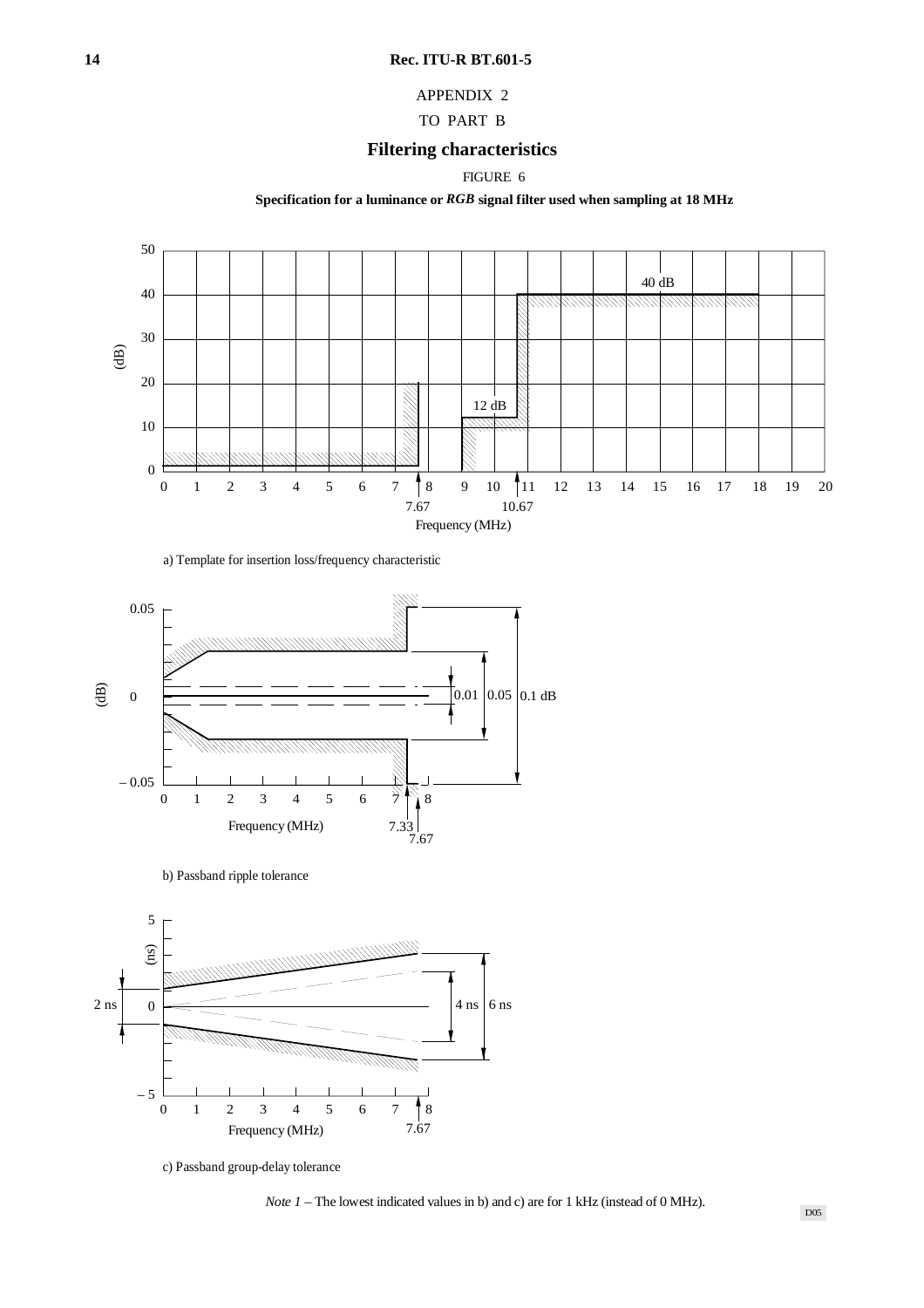











c) Passband group-delay tolerance

*Note 1* – The lowest indicated values in b) and c) are for 1 kHz (instead of 0 MHz).